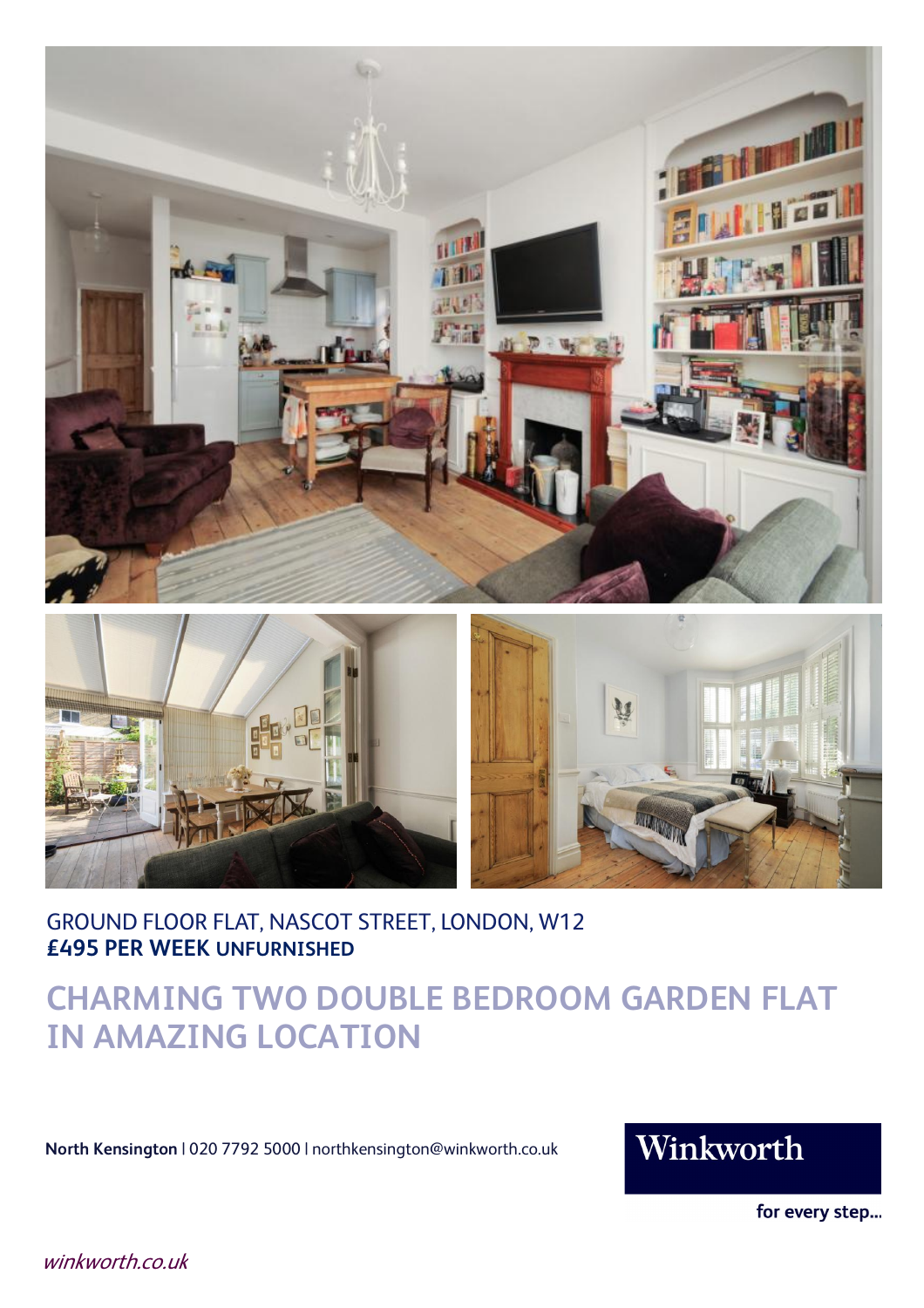

#### **DESCRIPTION:**

A grand and utterly charming two double bedroom garden flat on the ground floor <sup>a</sup> pretty Victorian building. The property located walking distance to Westfields as well walking distance of White City (Central line) and Wood Lane Station. (Hammersmith & City and Circle Line). Available Mid April





for every step...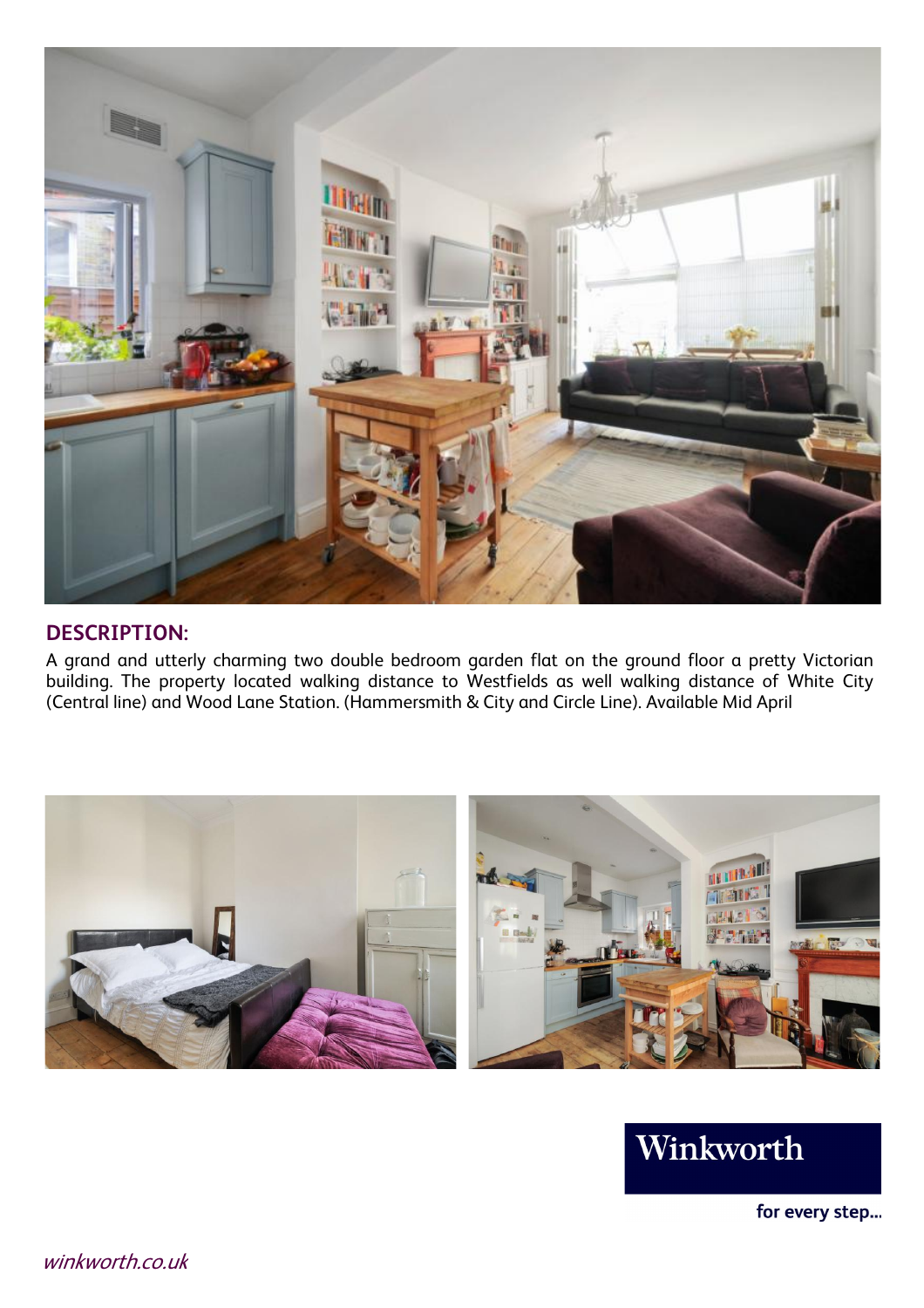



# Winkworth

for every step...